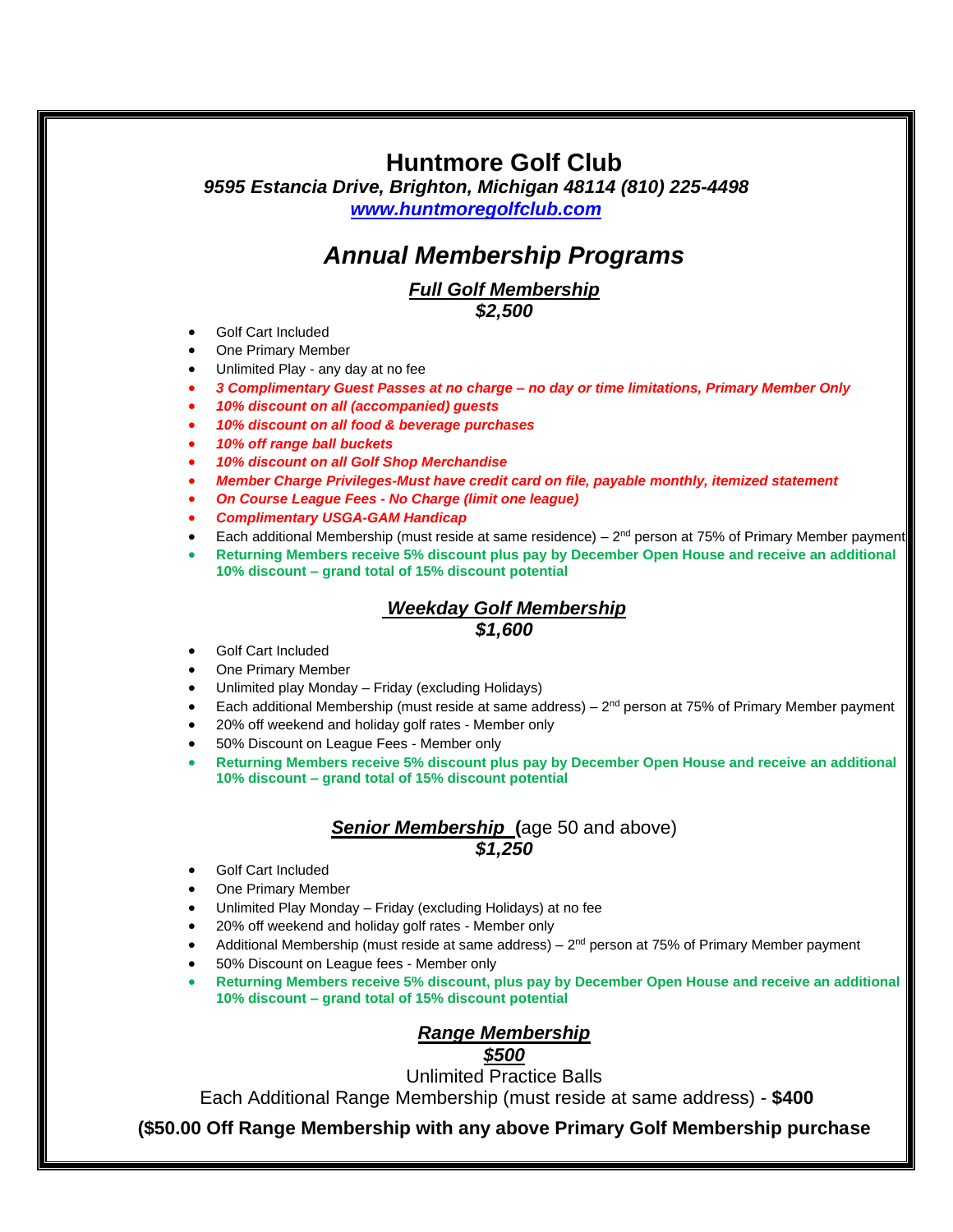## **Huntmore Golf Club**

*9595 Estancia Drive, Brighton, Michigan 48114 (810) 225-4498 [www.huntmoregolfclub.com](http://www.huntmoregolfclub.com/)*

## *Annual Membership Programs*

*Student, Junior & Practice Range Memberships*

#### *Student Membership* (age 16–22) *\$695*

- Golf Cart Included
- One Primary Member
- Unlimited Play Monday Friday (excluding Holidays) at no fee
- *Full Privileges (no charge) on Weekends and Holidays if part of Full Golf Membership residing together*
- 20% off weekend and holiday golf rates Member only
- **Returning Members receive 5% discount, plus pay by December Open House and receive an additional 10% discount – grand total of 15% discount potential**

#### **Junior Membership** (age 15 & under) *\$395*

- Must play with a 16 year old or older player
- Golf Cart Included
- One Primary Member
- Unlimited Play Monday Friday (excluding Holidays) at no fee
- *Full Privileges (no charge) on Weekends and Holidays if part of Full Golf Membership residing together*
- 20% off weekend and holiday golf rates Member only
- **Returning Members receive 5% discount, plus pay by December Open House and receive an additional 10% discount – grand total of 15% discount potential**

*Range Membership \$500* Unlimited Practice Balls

**(\$50.00 Off Range Membership with any Primary Golf Membership)**